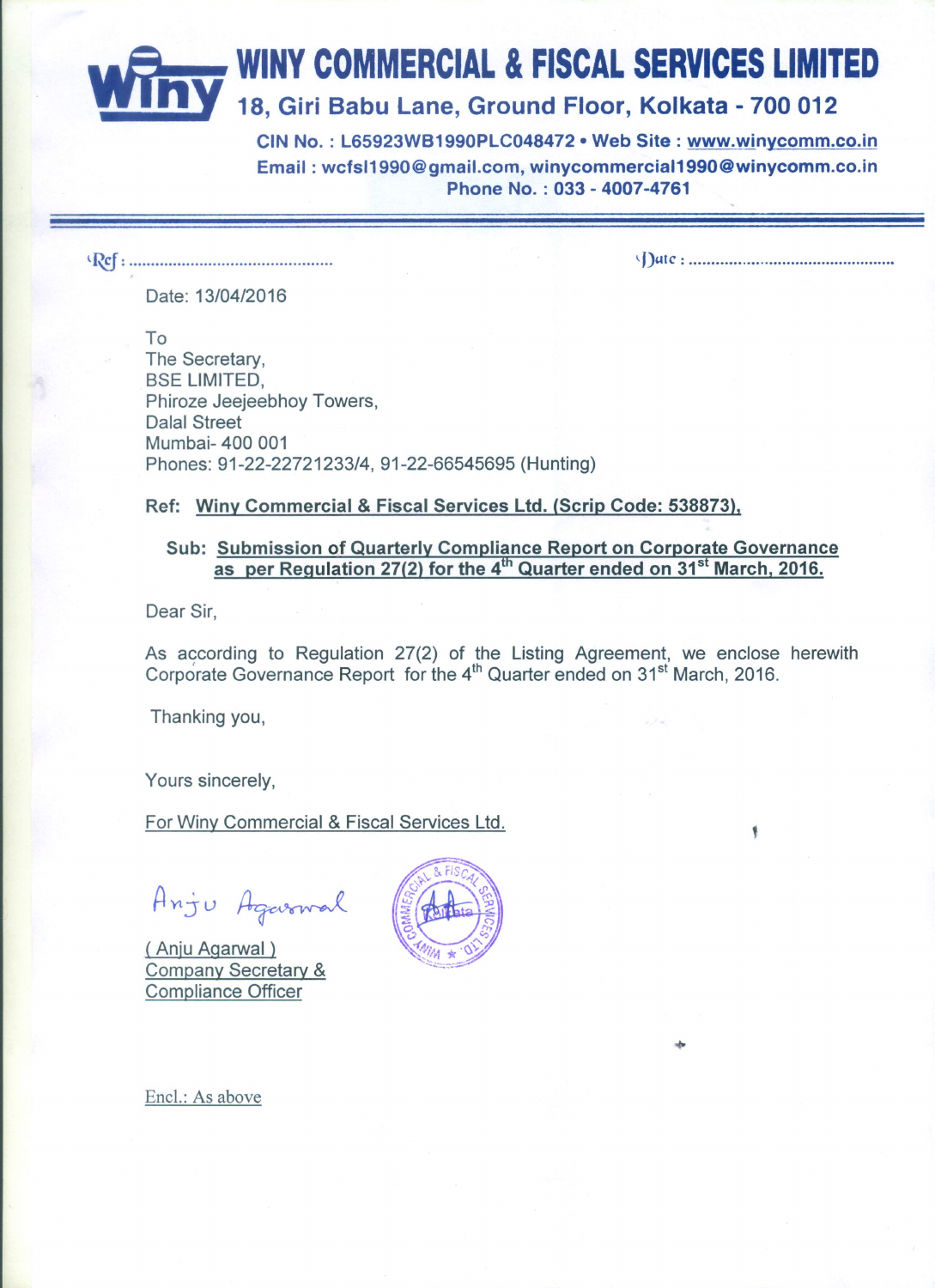| <b>General information about company</b> |                                           |  |
|------------------------------------------|-------------------------------------------|--|
| Scrip code                               | 538873                                    |  |
| Name of the entity                       | Winy Commercial & Fiscal Services Limited |  |
| Date of start of financial year          | $01-04-2015$                              |  |
| Date of end of financial year            | 31-03-2016                                |  |
| <b>Reporting Quarter</b>                 | Yearly                                    |  |
| Date of Report                           | 31-03-2016                                |  |
| Risk management committee                | Not Applicable                            |  |

|                | <b>Annexure 1</b>                                      |                                                         |                                                                |  |  |
|----------------|--------------------------------------------------------|---------------------------------------------------------|----------------------------------------------------------------|--|--|
|                | <b>Annexure 1</b>                                      |                                                         |                                                                |  |  |
|                | <b>III. Meeting of Board of Directors</b>              |                                                         |                                                                |  |  |
| Sr             | Date(s) of meeting (if any) in the<br>previous quarter | $Date(s)$ of meeting (if any) in the<br>current quarter | Maximum gap between any two consecutive (in<br>number of days) |  |  |
| $\mathbf{1}$   | $01-11-2015$                                           |                                                         |                                                                |  |  |
| $\overline{2}$ | $31 - 12 - 2015$                                       |                                                         | 59                                                             |  |  |
| 3              |                                                        | 30-01-2016                                              | 29                                                             |  |  |
| 4              |                                                        | 31-03-2016                                              | 60                                                             |  |  |

|           | <b>Annexure 1</b>                |                                                                     |                                                     |                                                  |                                                                     |                                                                               |
|-----------|----------------------------------|---------------------------------------------------------------------|-----------------------------------------------------|--------------------------------------------------|---------------------------------------------------------------------|-------------------------------------------------------------------------------|
|           | <b>IV. Meeting of Committees</b> |                                                                     |                                                     |                                                  |                                                                     |                                                                               |
| <b>Sr</b> | Name of<br>Committee             | $Date(s)$ of meeting of<br>the committee in the<br>relevant quarter | Whether<br>requirement of<br>Ouorum met<br>(Yes/No) | Requirement of<br><b>Ouorum</b> met<br>(details) | $Date(s)$ of meeting of<br>the committee in the<br>previous quarter | Maximum gap between<br>any two consecutive<br>meetings (in number of<br>days) |
|           | Audit<br>Committee               | $31 - 03 - 2016$                                                    | Yes                                                 | Directors & Audit<br>Committee member<br>met     | $31 - 12 - 2015$                                                    | 90                                                                            |

|                | <b>Annexure 1</b>                                                                                         |                                  |                                                                    |  |  |
|----------------|-----------------------------------------------------------------------------------------------------------|----------------------------------|--------------------------------------------------------------------|--|--|
|                | <b>V. Related Party Transactions</b>                                                                      |                                  |                                                                    |  |  |
|                | Subject                                                                                                   | Compliance status<br>(Yes/No/NA) | If status is "No" details of non-<br>compliance may be given here. |  |  |
| $\overline{1}$ | Whether prior approval of audit committee obtained                                                        | <b>NA</b>                        |                                                                    |  |  |
| $\sqrt{2}$     | Whether shareholder approval obtained for material RPT                                                    | <b>NA</b>                        |                                                                    |  |  |
| $\overline{3}$ | Whether details of RPT entered into pursuant to omnibus approval<br>have been reviewed by Audit Committee | <b>NA</b>                        |                                                                    |  |  |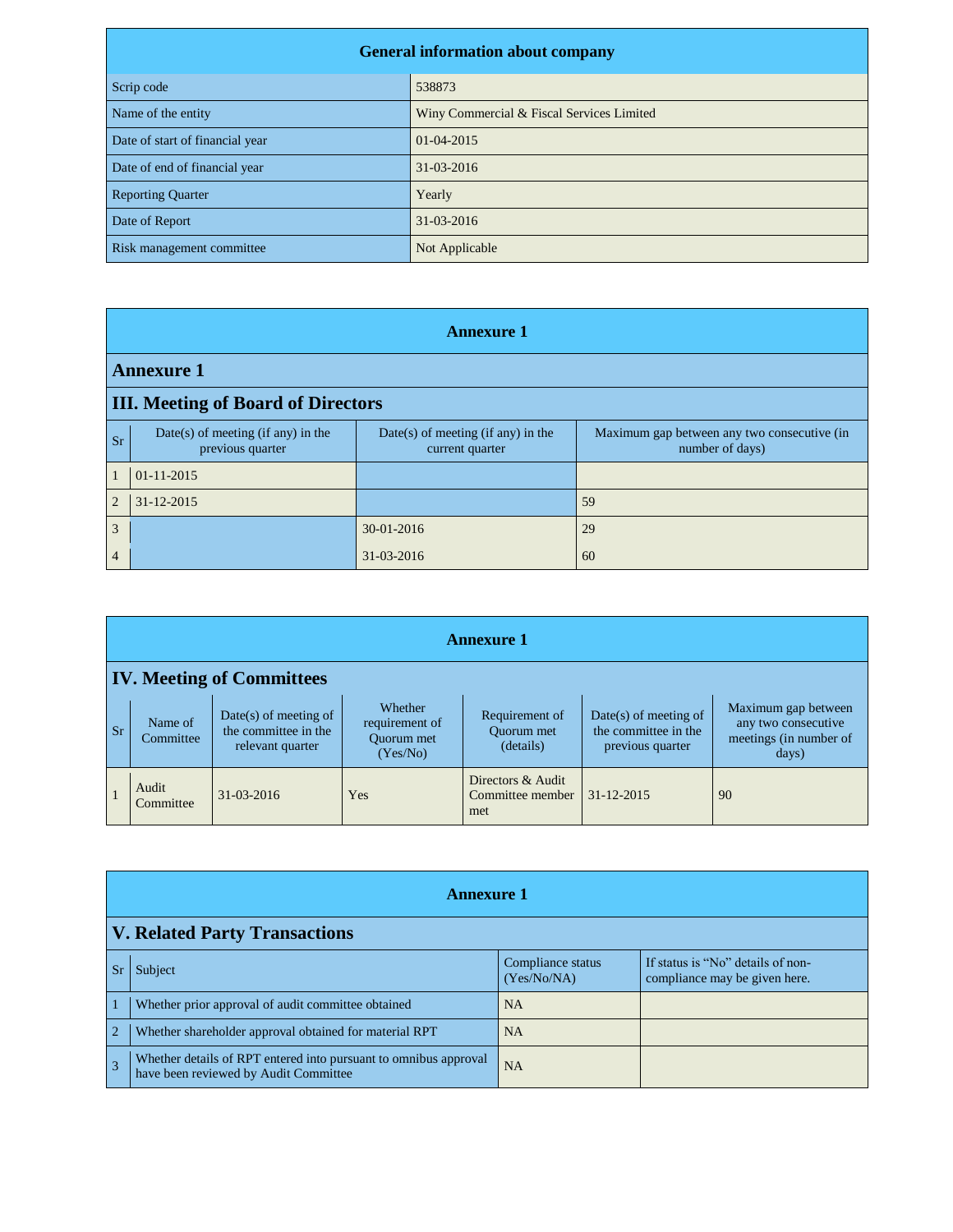#### **Annexure 1**

## **VI. Affirmations**

| <b>Sr</b>      | Subject                                                                                                                                                                                                         | Compliance status<br>(Yes/No) |
|----------------|-----------------------------------------------------------------------------------------------------------------------------------------------------------------------------------------------------------------|-------------------------------|
|                | The composition of Board of Directors is in terms of SEBI (Listing obligations and disclosure requirements)<br>Regulations, 2015                                                                                | Yes                           |
| $\overline{2}$ | The composition of the following committees is in terms of SEBI(Listing obligations and disclosure<br>requirements) Regulations, 2015 a. Audit Committee                                                        | Yes                           |
| 3              | The composition of the following committees is in terms of SEBI(Listing obligations and disclosure<br>requirements) Regulations, 2015. b. Nomination & remuneration committee                                   | <b>Yes</b>                    |
| $\overline{4}$ | The composition of the following committees is in terms of SEBI(Listing obligations and disclosure<br>requirements) Regulations, 2015. c. Stakeholders relationship committee                                   | Yes                           |
| 5              | The composition of the following committees is in terms of SEBI(Listing obligations and disclosure<br>requirements) Regulations, 2015. d. Risk management committee (applicable to the top 100 listed entities) | <b>NA</b>                     |
| 6              | The committee members have been made aware of their powers, role and responsibilities as specified in SEBI<br>(Listing obligations and disclosure requirements) Regulations, 2015.                              | Yes                           |
| $\overline{7}$ | The meetings of the board of directors and the above committees have been conducted in the manner as specified<br>in SEBI (Listing obligations and disclosure requirements) Regulations, 2015.                  | Yes                           |

#### **Annexure II**

### **Annexure II to be submitted by listed entity at the end of the financial year (for the whole of financial year)**

#### **I. Disclosure on website in terms of Listing Regulations**

| <b>Sr</b>      | Item                                                                                                                                          | Compliance status<br>(Yes/No/NA) | If status is "No" details of<br>non-compliance may be<br>given here. | Web address        |
|----------------|-----------------------------------------------------------------------------------------------------------------------------------------------|----------------------------------|----------------------------------------------------------------------|--------------------|
| 1              | Details of business                                                                                                                           | <b>Yes</b>                       |                                                                      | www.winycomm.co.in |
| $\overline{2}$ | Terms and conditions of appointment of independent<br>directors                                                                               | NA                               |                                                                      |                    |
| 3              | Composition of various committees of board of directors                                                                                       | Yes                              |                                                                      | www.winycomm.co.in |
| $\overline{4}$ | Code of conduct of board of directors and senior<br>management personnel                                                                      | Yes                              |                                                                      | www.winycomm.co.in |
| 5              | Details of establishment of vigil mechanism/ Whistle<br><b>Blower policy</b>                                                                  | NA                               |                                                                      |                    |
| 6              | Criteria of making payments to non-executive directors                                                                                        | <b>NA</b>                        |                                                                      |                    |
| $\overline{7}$ | Policy on dealing with related party transactions                                                                                             | NA                               |                                                                      |                    |
| 8              | Policy for determining 'material' subsidiaries                                                                                                | NA                               |                                                                      |                    |
| 9              | Details of familiarization programmes imparted to<br>independent directors                                                                    | NA                               |                                                                      |                    |
| 10             | Contact information of the designated officials of the<br>listed entity who are responsible for assisting and<br>handling investor grievances | Yes                              |                                                                      | www.winycomm.co.in |
| 11             | email address for grievance redressal and other relevant<br>details                                                                           | Yes                              |                                                                      | www.winycomm.co.in |
| 12             | Financial results                                                                                                                             | Yes                              |                                                                      | www.winycomm.co.in |
| 13             | Shareholding pattern                                                                                                                          | Yes                              |                                                                      | www.winycomm.co.in |
| 14             | Details of agreements entered into with the media<br>companies and/or their associates                                                        | NA                               |                                                                      |                    |
| 15             | New name and the old name of the listed entity                                                                                                | NA                               |                                                                      |                    |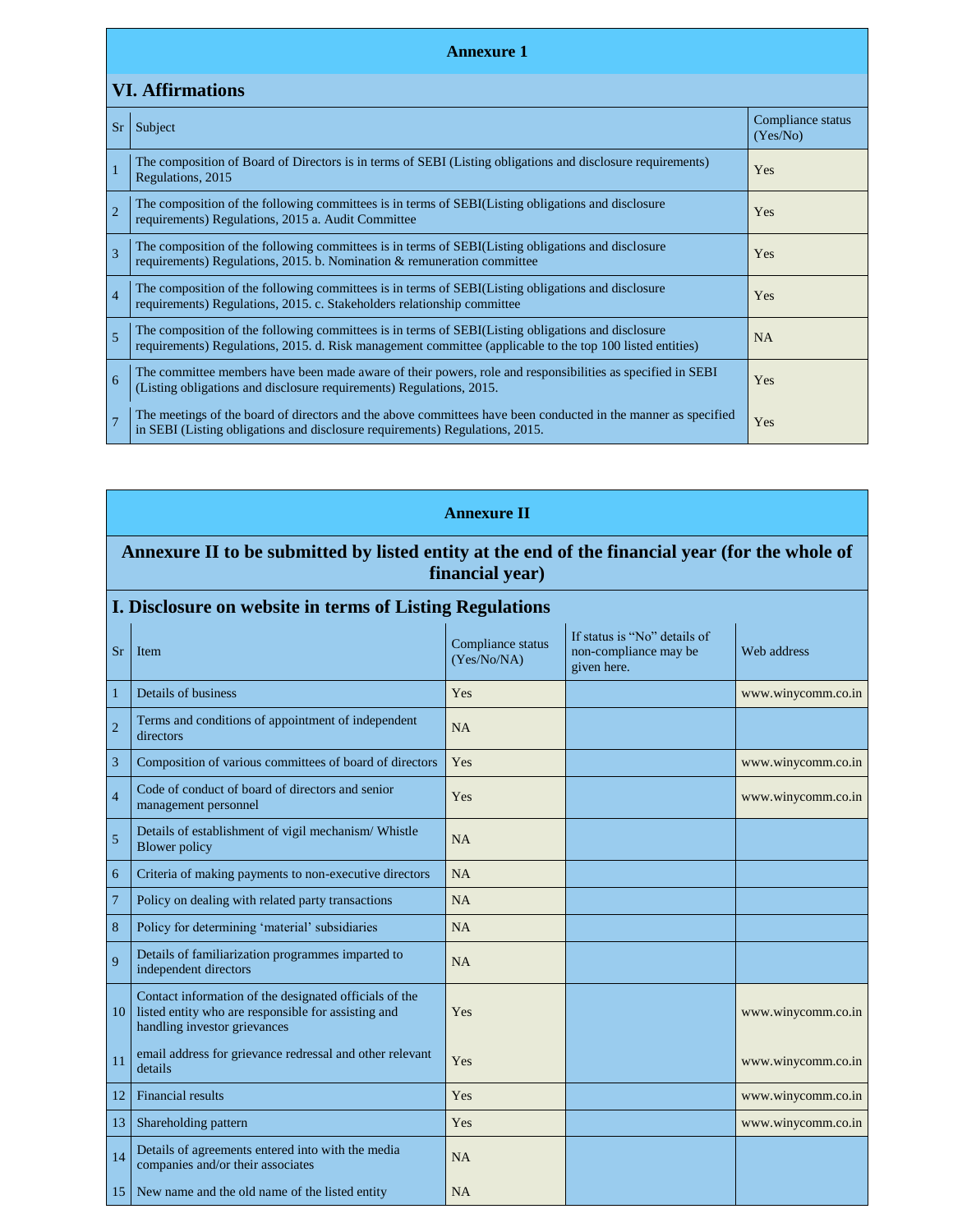#### **Annexure II**

# **II. Annual Affirmations**

| <b>Sr</b>      | Particulars                                                                                                             | Regulation<br>Number         | Compliance status<br>(Yes/No/NA) | If status is "No" details of non-<br>compliance may be given here. |
|----------------|-------------------------------------------------------------------------------------------------------------------------|------------------------------|----------------------------------|--------------------------------------------------------------------|
| $\mathbf{1}$   | Independent director(s) have been appointed in terms of<br>specified criteria of 'independence' and/or 'eligibility'    | $16(1)(b)$ & 25(6)           | Yes                              |                                                                    |
| 2              | Board composition                                                                                                       | 17(1)                        | Yes                              |                                                                    |
| 3              | Meeting of Board of directors                                                                                           | 17(2)                        | Yes                              |                                                                    |
| 4              | <b>Review of Compliance Reports</b>                                                                                     | 17(3)                        | Yes                              |                                                                    |
| 5              | Plans for orderly succession for appointments                                                                           | 17(4)                        | Yes                              |                                                                    |
| 6              | Code of Conduct                                                                                                         | 17(5)                        | Yes                              |                                                                    |
| $\overline{7}$ | Fees/compensation                                                                                                       | 17(6)                        | Yes                              |                                                                    |
| $\,8\,$        | <b>Minimum Information</b>                                                                                              | 17(7)                        | Yes                              |                                                                    |
| 9              | <b>Compliance Certificate</b>                                                                                           | 17(8)                        | Yes                              |                                                                    |
| 10             | Risk Assessment & Management                                                                                            | 17(9)                        | NA                               |                                                                    |
| 11             | Performance Evaluation of Independent Directors                                                                         | 17(10)                       | Yes                              |                                                                    |
| 12             | <b>Composition of Audit Committee</b>                                                                                   | 18(1)                        | Yes                              |                                                                    |
| 13             | Meeting of Audit Committee                                                                                              | 18(2)                        | Yes                              |                                                                    |
| 14             | Composition of nomination & remuneration committee                                                                      | 19(1) & (2)                  | Yes                              |                                                                    |
| 15             | Composition of Stakeholder Relationship Committee                                                                       | 20(1) & (2)                  | Yes                              |                                                                    |
| 16             | Composition and role of risk management committee                                                                       | 21(1), (2), (3), (4)         | Yes                              |                                                                    |
| 17             | Vigil Mechanism                                                                                                         | 22                           | Yes                              |                                                                    |
| 18             | Policy for related party Transaction                                                                                    | 23(1), (5), (6), (7)<br>&(8) | Yes                              |                                                                    |
| 19             | Prior or Omnibus approval of Audit Committee for all<br>related party transactions                                      | 23(2), (3)                   | Yes                              |                                                                    |
| 20             | Approval for material related party transactions                                                                        | 23(4)                        | Yes                              |                                                                    |
| 21             | Composition of Board of Directors of unlisted material<br>Subsidiary                                                    | 24(1)                        | NA                               |                                                                    |
| 22             | Other Corporate Governance requirements with respect to<br>subsidiary of listed entity                                  | 24(2),(3),(4),(5)<br>&(6)    | <b>NA</b>                        |                                                                    |
| 23             | Maximum Directorship & Tenure                                                                                           | 25(1) & (2)                  | Yes                              |                                                                    |
| 24             | Meeting of independent directors                                                                                        | 25(3) & (4)                  | Yes                              |                                                                    |
| 25             | Familiarization of independent directors                                                                                | 25(7)                        | NA                               |                                                                    |
| 26             | Memberships in Committees                                                                                               | 26(1)                        | Yes                              |                                                                    |
| 27             | Affirmation with compliance to code of conduct from<br>members of Board of Directors and Senior management<br>personnel | 26(3)                        | Yes                              |                                                                    |
| 28             | Disclosure of Shareholding by Non-Executive Directors                                                                   | 26(4)                        | Yes                              |                                                                    |
| 29             | Policy with respect to Obligations of directors and senior<br>management                                                | $26(2)$ & $26(5)$            | Yes                              |                                                                    |
|                | Any other information to be provided - Add Notes                                                                        |                              |                                  |                                                                    |